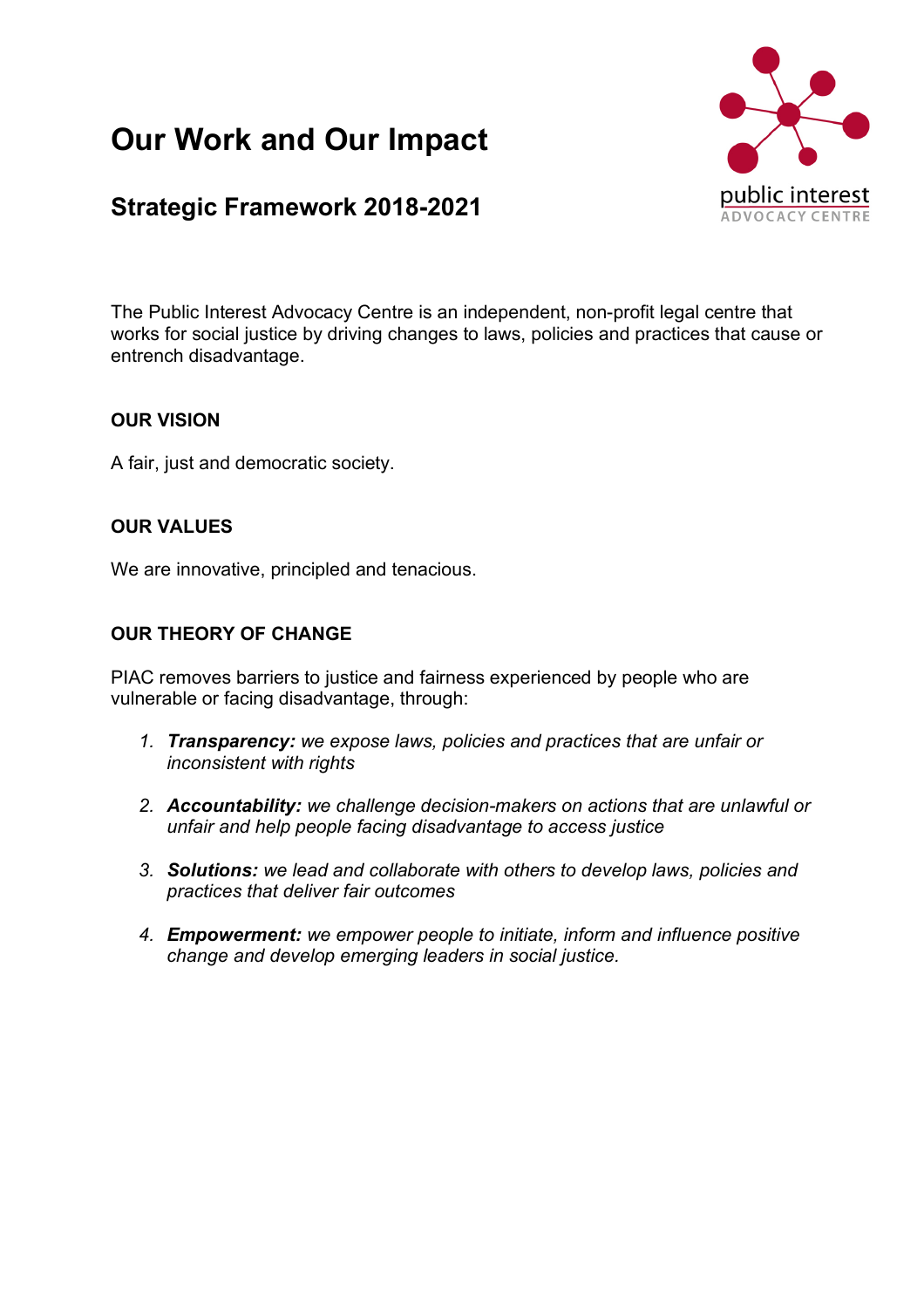# **OUR WORK**

PIAC's work combines:

- legal advice and representation
- research and policy development
- advocacy for reform to law and policy
- education and training.

#### **OUR PRIORITIES**

Our current priorities are:

#### • **Fair use of police powers**

We hold police accountable for misconduct and work to ensure police discretion and powers are used fairly in relation to vulnerable groups, such as young people, people with disability, Aboriginal and Torres Strait Islander people and people who are homeless.

#### • **Reducing homelessness**

Our Homeless Persons' Legal Service helps reduce homelessness by tackling legal and systemic barriers that prevent people from accessing and maintaining appropriate, stable housing.

#### • **Equal access to services for people with disability**

Our leading discrimination law practice is working to secure equal access for people with disability to services such as public transport, financial services, media and digital technologies.

#### • **Justice for Aboriginal and Torres Strait Islander people**

Our Indigenous Justice Project works closely with Aboriginal and Torres Strait Islander people organisations to provide access to justice and bring about systemic change in areas like discrimination and policing of young people.

Our Indigenous Child Protection Project, a partnership with the Aboriginal Legal Service NSW/ACT, is making change in the child protection system to get better outcomes for Aboriginal and Torres Strait Islander children and families.

#### • **Affordable energy and water**

Our Energy and Water Consumers' Advocacy Program represents the interests of consumers to ensure people in Australia have access to sustainable, affordable energy and water services.

#### • **Equal access to health care for asylum seekers**

The Asylum Seeker Health Rights Project works to secure access for people in immigration detention to the same level of health care as people living in the Australian community.

#### • **Truth, justice and accountability for victims of conflict**

Our Conflict Map and Archive Project supports and promotes transitional justice and reconciliation processes in Sri Lanka.